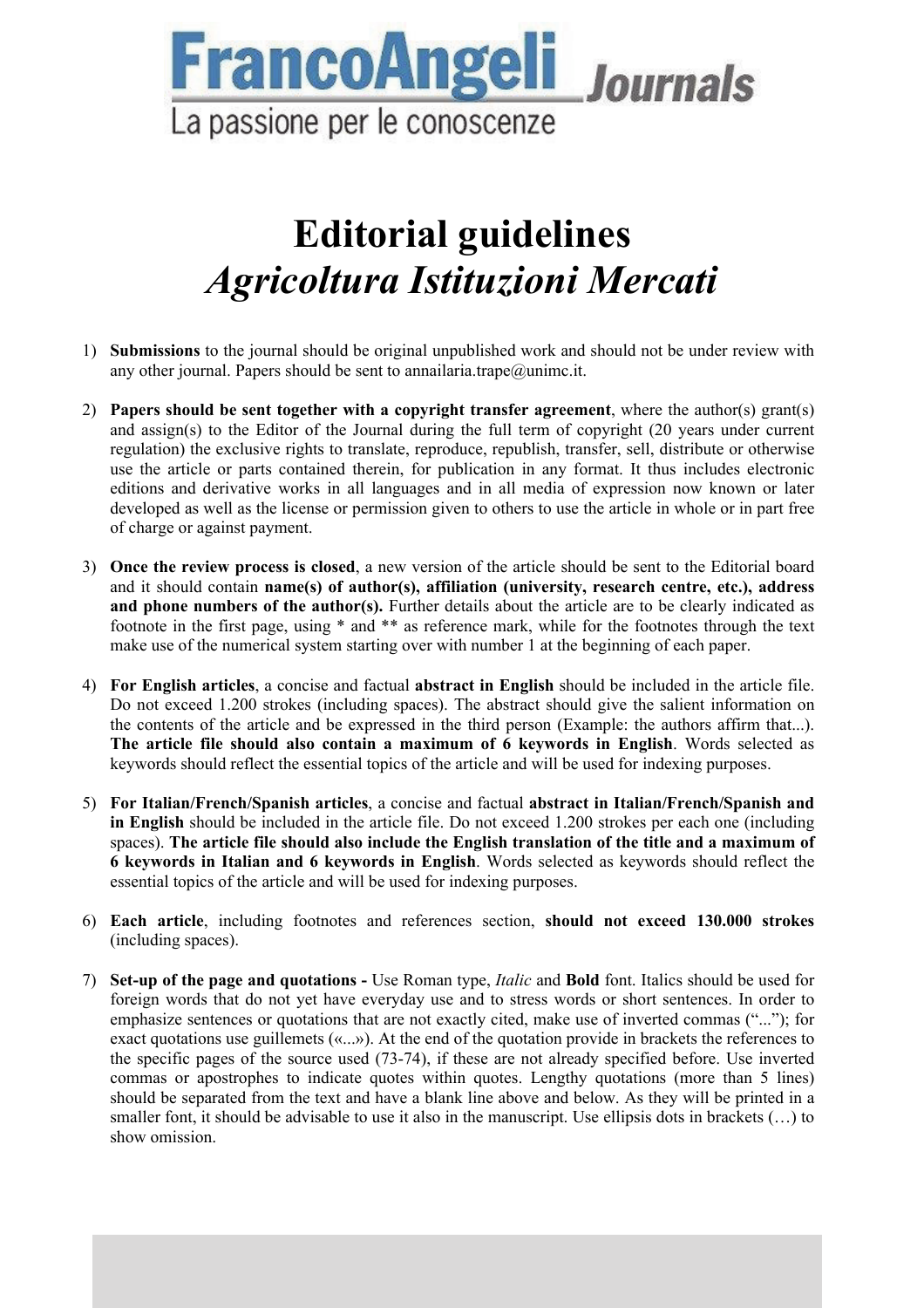

## 8) **Font Type**

 **Text:** Times New Roman at a size 11 points, justified, single spacing, paragraph indent 0,5 cm, use automated widow control.

**Title of the article:** Times New Roman, size of the text 14, flush left.

 **Title of the section:** Times New Roman, size 11, bold, flush left, 2 double spacing above and 1 below.

 **Title of subsection:** Times New Roman, size of the text, flush left, 2 double spacing above and 1 below.

**Page number:** Times, Italic, size of the text, centered, no indent or frame.

 **Footnotes:** placed at the bottom of the page, Times, font at size 9 points, one spacing, indent 0,5 cm, numbering sequentially to footnote 1, without references.

- **References**: Times, font at size 9 points, one spacing, hanging indent 0, 5.
- **Heading and footer:** Times, font at size 9 points.

 **Footer:** on the first page of each article cite the title of the journal, the number and the year of publication (Società e storia 119, 2008).

 **Heading:** it may include the name of the author(s) on the left pages (even), the title of the article or of the section on the right pages (odd).

9) **References embedded in the text:** cite only the last name of the author followed by one space and then the year of the first publication of the work in its original language in round brackets.

Example: Freud (1899) said that….

or insert the last name of the author followed by comma, one space and the year of publication in round brackets.

Example: (Freud, 1899).

Page number, if known, follows the year in brackets and does not go into the reference section.

Example: (Loewald, 1980, p. 56 ).

If the page number refers to the original date of the work and not to the Italian translation listed in the references section, add "original edition." (Loewald, 1980, p. 56 original edition.). If the reference section contains more than one translation, specify the year of the translation which you are referring to.

Example: (Loewald, 1980, p. 97 It. trans. 1994)

If there is more than one reference to the same author(s) and year, use the year and a, b, etc. Use comma to separate references and not pages, if given, when listing a string of references of the same author(s). If there are more authors, use semicolon to separate them within the same brackets. When there are two authors, cite both last names joined by and. If there are three authors, cite them all and join the last two by and; if there are more than three authors, refer to the first one followed by *et al* in Italic. See following examples:

- Freud (1899) said that
- According to the theory of dreams (Freud, 1899)
- The principles of the cognitive therapy (Beck *et al.*, 1979) affirm that...
- Exernberg (1981, p. 35) says textually that...

 Eissler (1953) wrote that «Every introduction of a parameter incurs the danger that a resistance has been temporarily eliminated without having been properly analyzed» (p. 65).

10) **Reference section:** the complete reference list of the authors comes at the end of the article and consists of an unnumbered section sorted alphabetically according to their last name; for each author follow the year of publication of his works. If works were published in the same year use letters a, b, c. If there are two authors with the same last name (for example Melanie Klein and George S. Klein), cite them alphabetically according to the order of their first name; if the last names and the initials of their first names are the same, use their full name: first and last name and also middle initial (for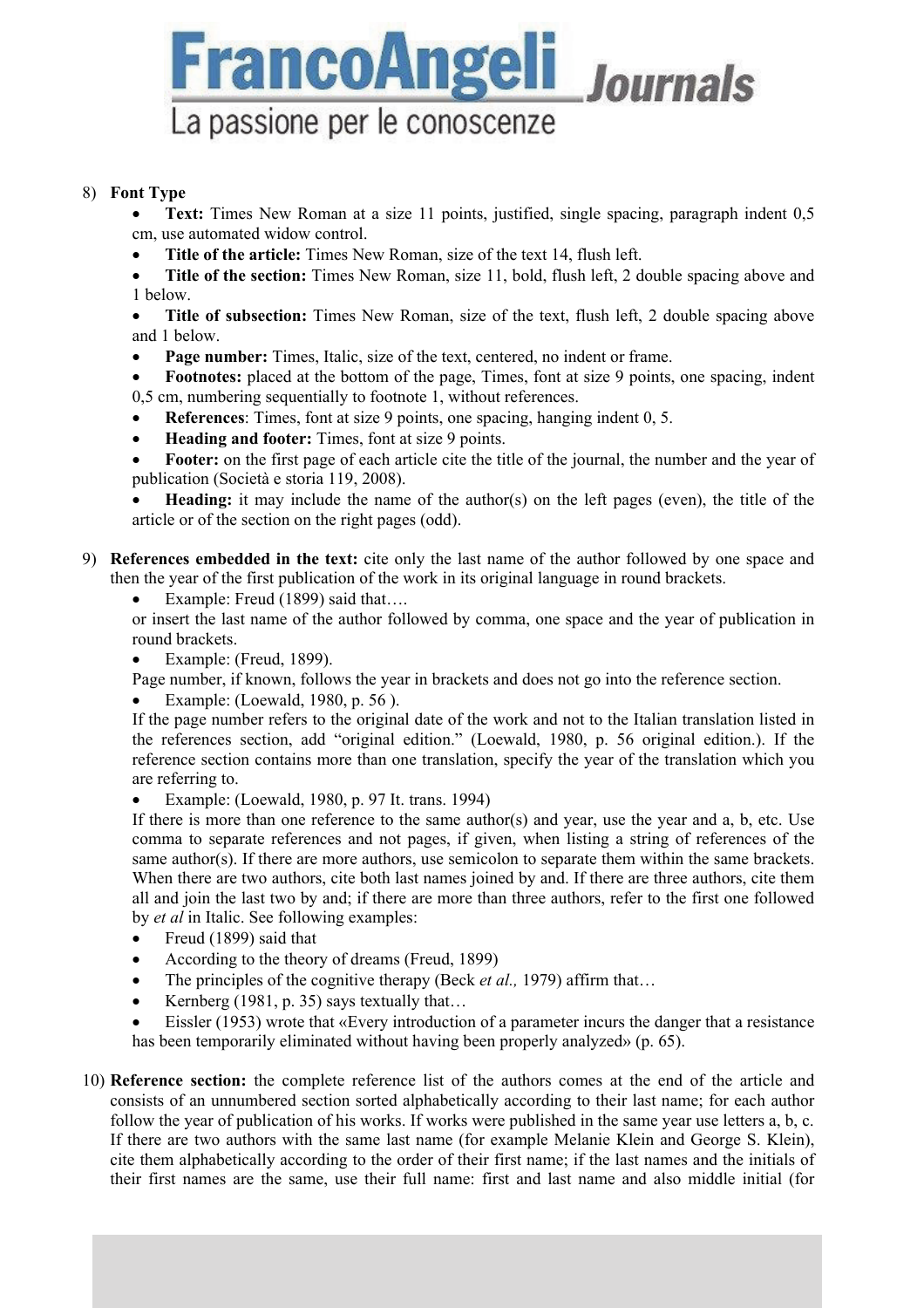

example Daniel N. Stern and Donnel B. Stern). After the last name and the initial of the first name, cite the year in brackets followed by a full stop.

- Example: Freud S. (1910).
- Avoid spaces between first name initial and middle initial.
- Example Kernberg O.F.

Should a text have many authors/editors, you have to cite them all. The editor(s) name is followed by brackets with ed. or eds. Please quote only what it is contained in the article. If the publication year is different from that of the original one, cite it after the name of the publisher, otherwise it is enough to put the year in brackets at the beginning of the entry, immediately after the name of the author.

References should be written following some common examples shown below.

Volume

Author A (year) *Volume Title*. Place: Publisher name.

 Beck A.T., Rush A.J., Shaw B.F. and Emery G. (1979). *Cognitive Therapy of Depression*. New York: Guilford Press (trad. it.: *Terapia cognitiva della depressione*. Torino: Boringhieri, 1987).

Editor(s) of a book

- Author A (ed.) (year) *Volume Title*. Place: Publisher.
- Merini A., a cura di (1977). *Psichiatria nel territorio*. Milano: Feltrinelli.
- Author A, Author B (eds.) (year) *Volume Title*. Place: Publisher.

Boltanski L., Claverie E., Offenstadt N. and Van Damme S., a cura di (2007). *Affaires, scandales et grandes causes. De Socrate à Pinochet*. Paris: Stock.

Chapter in a book

- Author A (year) Chapter title. In: Author B (ed.) *Volume Title*. Place: Publisher.
- Liotti G. (1985). Un modello cognitivo-comportamentale dell'agorafobia. In: Guidano V.F. e Reda M.A., a cura di, *Cognitivismo e psicoterapia*. Milano: FrancoAngeli.
- Beebe B. (1983). Mother-infant mutual influence and precursors of self and object representation. In: Masling J., editor, *Empirical Studies of Psychoanalytic Theories. Vol. 2*. Hillsdale, NJ: Analytic Press.

Journal article

- Author A (year) Article title. *Journal*, vol: 00-00. DOI: 000000000
- Ferrandes G., Mandich P. (2012). Riflessioni sulla medicina predittiva e sulla necessità di integrazione delle discipline: proposta di un modello di consulenza genetica integrata*. Psicologia della salute*, 3: 11-28. DOI: 10.3280/PDS2012-003002

 Authors should indicate the DOI of all the articles in journals included in the references. DOI can be obtained at the following address: http://search.crossref.org. Otherwise, they may also be found on Google.

Mimeo

- Author A (year) Article title. Presented at *meeting name*, location.
- Benedetti G. (1988). "Intervento nel dibattito sulla relazione di John Gunderson al Convegno Internazionale *New Trends in Schizophrenia*", Bologna, 14-17 aprile (incisione su nastro).

Website

 Follow the guidelines for printed volumes and articles, adding: text available at the website…….and the date